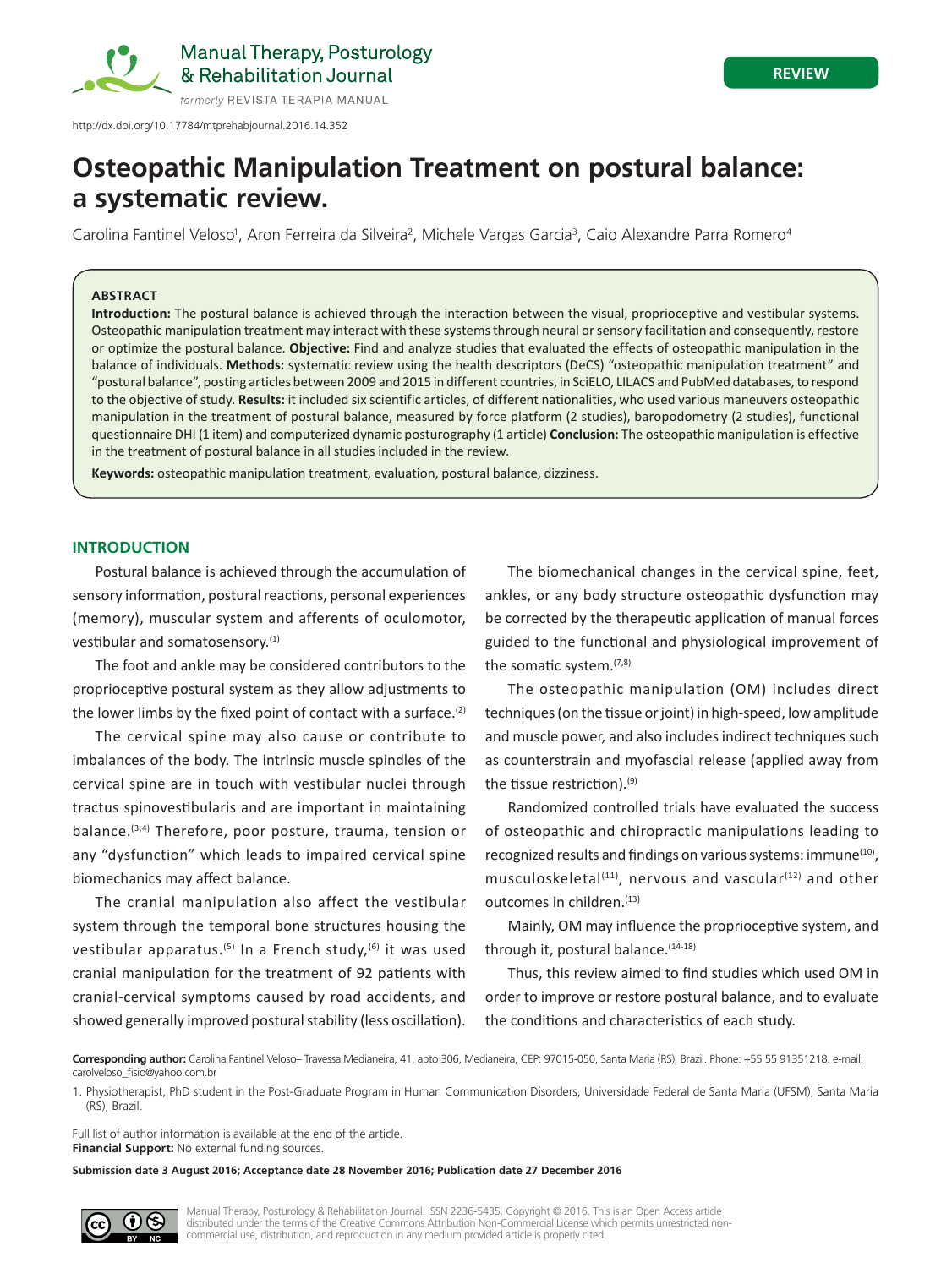

# **METHOD**

Through the systematic review method, a survey was carried out in the PubMed, SciELO and LILACS databases to find scientific articles published between 2009 and 2015, in different nationalities, using the following descriptors in health sciences (DeCS) and their synonyms: Osteopathic manipulation and postural balance.

The studies which passed through the initial filter, which had these descriptors in the title, had their summaries read by two researchers, who agreed with the inclusion or exclusion of the articles, and later, the reading in full text.

Full-text articles, national and international, with experimental studies of OM in one or more groups of individuals were considered as inclusion criteria, in order to evaluate the effects which these techniques caused on the postural balance of these individuals, through some evaluation instrument. The exclusion criteria were: incomplete articles, abstracts, reviews, and those which contemplated the objective of this research. Thus, the initial screening revealed 973 articles, and after refining the research according to inclusion/exclusion criteria and crossing of DeCS, we chose to include six scientific articles. (Figure 1)

## **RESULTS**

The six scientific articles included in this review are described according to the year of publication, authors, intervention and main results (Table 1). Regarding the study type, it was found: a simple case study, two pilot studies, two single-blind controlled studies, one with an intentional sample, and one prospective clinical trial.

Regarding to the sample, two studies from the same research group, one pilot and the other experimental, used patients with dizziness or vertigo for at least three months, another two with an elderly population (older than 65 years), one study was carried out in the female young academic population, and another two studies used of mixed gender sample, as the majority female.

Regarding the type of OM, one study exclusively used cranial osteopathy<sup>(19)</sup> making use of the following operations: the fourth maneuver ventricle "CV4", "V-spread" frontal and parietal, atlanto-occipital decompression, myofascial techniques for cervical spine and venous circulatory techniques.

Two other studies have exclusively used the tarsocrural or tibiotarsal maneuver for the ankle joint, and three studies have used global techniques, including: muscle-energy, myofascial, high-speed, low-amplitude, counterstrain, ligament and cranial.

# **DISCUSSION**

In studies in which there was handling of the ankle and foot $(20,21)$  the instrument used to balance evaluation was stabilometry, which consist in quantifying anteroposterior and mediolateral oscillation of the body, while the individual remains in a baropodometry platform.<sup>(22,23)</sup> This technique is commonly used to investigate changes in foot stability after the application of any therapeutic procedure.(24)

The force platform was the assessment method in two articles<sup>(19,25)</sup> in which one of them was French and the other American. The force platform measures the oscillations through the foot pressure center (FPC) and also notifies the anteroposterior, mid-lateral imbalances, forming a type of equilateral triangle. The SMART Balance Master platform<sup>(26)</sup> includes virtual reality, through virtual reality glasses at six moments (spatial orientations) on a moving surface.

The assessment of the balance may be performed in subjects without complaints, as well as those with complaints of dizziness<sup>(26)</sup> and vertigo.<sup>(9)</sup> In these studies with symptomatic patients, the DHI questionnaire was applied as an instrument to assess the quality of life on the physical, emotional and functional scales. In both, there was a significant improvement in the overall score and in the three OM scales, and in those in which all patients presented benign paroxysmal positional vertigo (BPPV), despite a mild exacerbation of vertigo, patients have a good response in tolerate the OM.

Treatment with OM was not restricted to a specific region of the body because there is no evidence which it demonstrates that somatic dysfunction of a specific region causes or is correlated with vertigo, which is also consistent with the theory of osteopathy, which attempts to solve structural imbalances and improve the overall function of the body.<sup>(9)</sup>



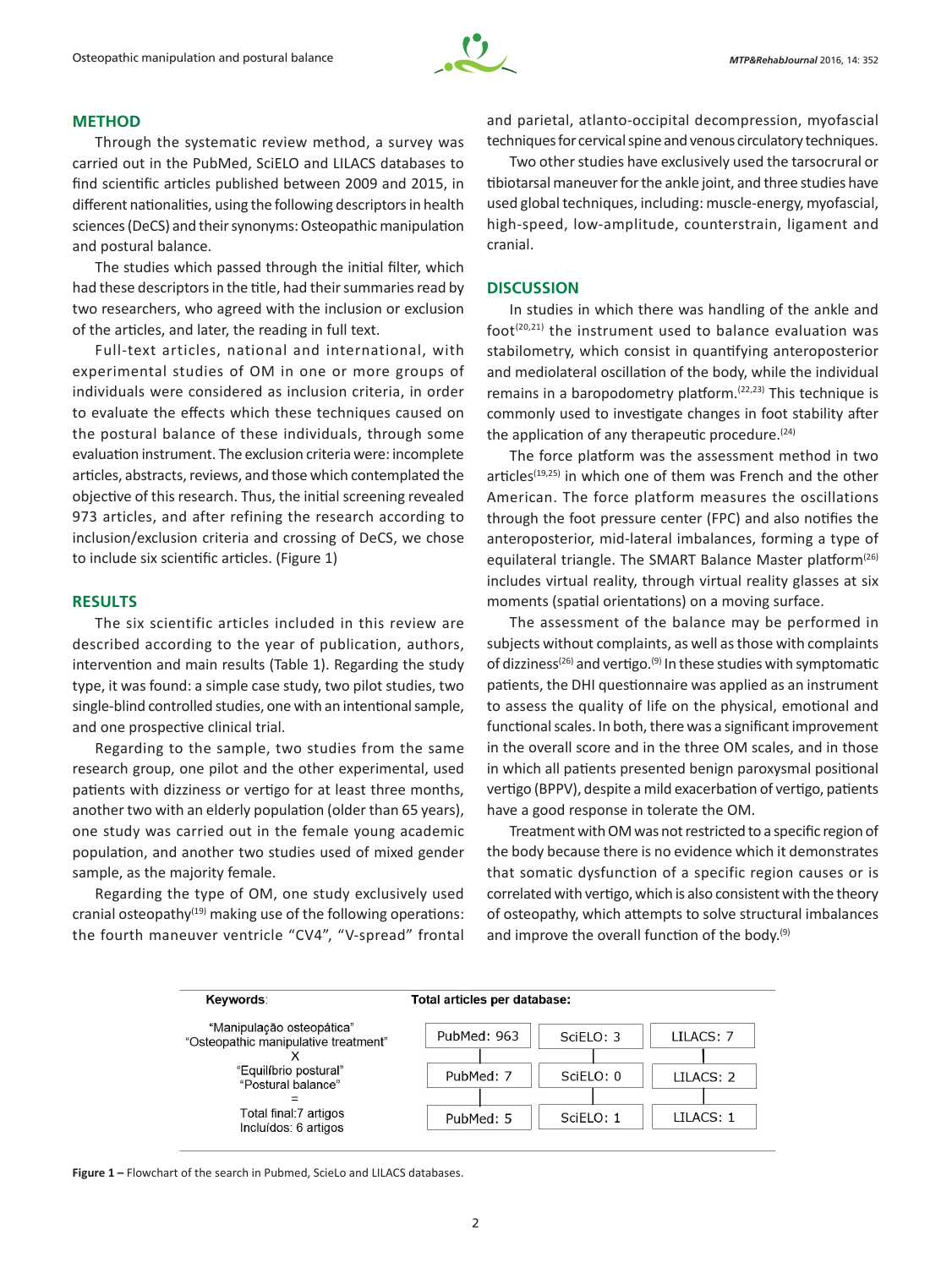

#### **Table 1:** Results of articles found per year and author and results of each intervention.

| Year | <b>Author</b>                | <b>Intervention</b>                                                                                                                                                                                                                       | <b>Results</b>                                                                                                                                                                                                                                     |
|------|------------------------------|-------------------------------------------------------------------------------------------------------------------------------------------------------------------------------------------------------------------------------------------|----------------------------------------------------------------------------------------------------------------------------------------------------------------------------------------------------------------------------------------------------|
| 2015 | Pellerin et al. (25)         | Three sessions were performed in which posture and<br>balance were evaluated by force platform. It was worked:<br>the hip joint, iliac, coccyx, foot and right ankle, besides<br>the right psoas muscle and right diaphragm and piriform. | The results indicate that OM decreased the pain of the<br>patient and length and speed of the displacement of<br>oscillation center in force platform.                                                                                             |
| 2013 | Carvalho et al. $(20)$       | A session was held for ankle dysfunction prior<br>to tibiotarsis. Evaluation was performed through<br>baropodometry and stabilometry.                                                                                                     | The OM group presented greater oscillation (X and Y<br>axes), at all times, compared to the control group. In<br>the intragroup comparisons, the OM group presented a<br>significant increase of the Y-axis, post-intervention, with<br>open eyes. |
| 2013 | Fraix et al. (26)            | Four osteopaths applied high velocity muscle energy, low<br>amplitude, counterstrain, myofascial release, ligament<br>release and cranial osteopathy techniques.                                                                          | The balance improved significantly after a week after OM<br>$(p<.001)$ , and no difference in the week following OM.<br>$(P = .20)$ .                                                                                                              |
| 2011 | Lopez et al. <sup>(19)</sup> | Seven osteopathy techniques were performed during 4<br>weeks. Patients were evaluated on a force platform. The<br>conditions were: opened eyes, closed eyes and modified<br>Romberg's test.                                               | The OM group significantly reduced the unbalance for<br>the opened-eyes test after 4 sessions (p=0.001).                                                                                                                                           |
| 2010 | Fraix. $(9)$                 | Three OM techniques were chosen for somatic cervical,<br>thoracic and lumbar dysfunctions, including myofascial,<br>ligament and muscle energy techniques. Its effectiveness<br>was assessed by DHI (Diziness Handicap Inventory).        | Sixteen patients (88.9%) completed treatment with OM.<br>All subjects who participated in the study had a diagnosis<br>of BPPV.                                                                                                                    |
| 2009 | Sendín et al. $(21)$         | Talocrural osteopathic manipulation session was carried<br>out. Baropodometric and stabilometric evaluations were<br>performed pre- and five minutes post-intervention by a<br>blind evaluator for treatment allocation.                  | The results indicated that the averages of X and Y<br>coordinates in relation to anterior and posterior or lateral<br>movements and velocities, did not show significant<br>differences.                                                           |

OM: osteopathic manipulation; BPPV: benign paroxysmal positional vertigo.

The studies used one to four sessions of osteopathy, with one session immediately induced postural control changes and three consecutive sessions were more efficient than a single.<sup>(25)</sup>

The effects of osteopathic manipulation of body sway indicated that the frequency of body oscillations in the anteroposterior direction decreased, while medial-lateral oscillations remained unchanged, throughout the session osteopathy, showing changes in the frequency of oscillation body.(25) The authors questioned whether the fact is due to a greater contribution of the vestibular system and/or a lower contribution of somatosensory inputs, or if the changes may result from other somatosensory information input to the central nervous system<sup>(28)</sup> or from the modification of the emotional status of patient.(27,29)

Regarding the quality of the included articles, verified by PEDro scale, one of the articles was a case study $(25)$  and, therefore, it did not obey the evaluation of randomized criteria. Another study, although experimental, admitted its own deficiencies when it did not blind the evaluators neither randomized the patients, since it did not have a control group. Nevertheless, the study showed satisfactory results from a voluntary sample and followed the eligibility criteria.<sup>(26)</sup>

Regarding the quality of the pilot studies, one $(19)$  recruited patients voluntarily but not randomized them, distributing the first 20 enrolled in the OM group and others in the control group, in which, although it participated of the assessment inter-group, it received no intervention. The other study $(9)$  was

also not randomized, and there was no control group, when the subjects were assessed before and after intervention with OM.

Two studies were rated on the PEDro scale, consider clinical trials, but in one of them, the sample was intentional (women only), non-randomized, but separated into groups according to the presence or absence of osteopathic dysfunction.(20) Despite this, this study blinded by the evaluator, presented satisfactory inter-groups results evidenced through graphs. Other study, best rated on the scale, it is a randomized single blind clinical trial, in which the sample eligibility criteria are clear and satisfactory, the OM was carried out by only one therapist and results evaluated inter-group.(21) Nevertheless, the authors have limited the size of the study: Reduced sample size (32 patients), the non-use of manual therapy in the control group, and the intra-subject variability of the stabilometry data.

The techniques in OM do not require obeying a protocol, and the most varied approaches have presented positive results regarding the proprioception and postural balance, even in healthy individuals, without complaints of dizziness.

# **CONCLUSION**

The six articles included in this review evidenced positive OM results on postural balance, however only one of the studies was characterized as an original randomized trial, scoring above four items on the PEDro scale. The studies in osteopathy, and basically on the vestibular system should be